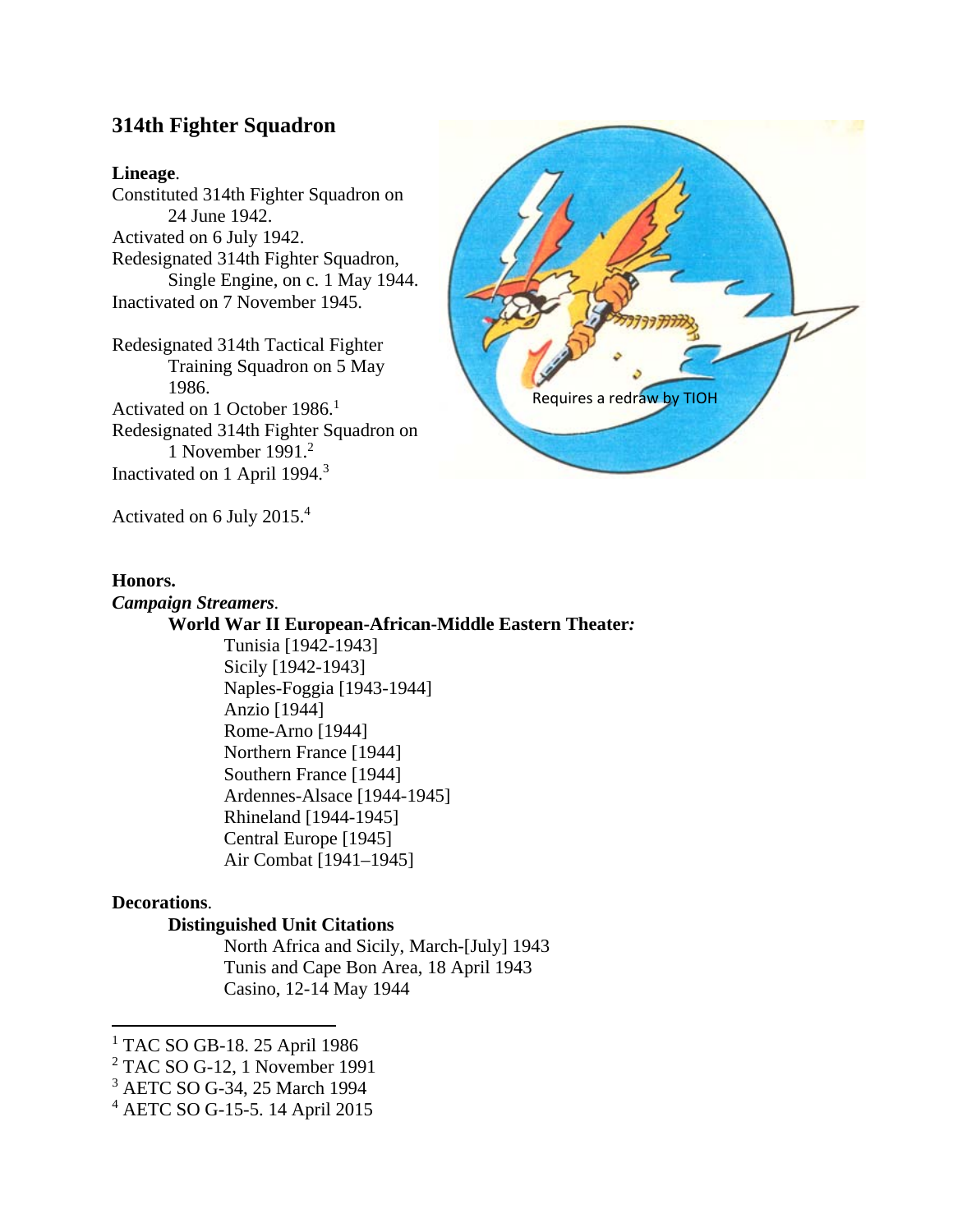#### **Decorations. (Continued)**

#### **Air Force Outstanding Unit Awards**

1 June 1986-31 May 1988<sup>5</sup> 1 October 1990-31 May 1992<sup>6</sup> 1 June 1992-31 Mar 19947 1 July 2015-30 June  $2016^8$ 

#### *Special Honors.*

French Croix de Guerre with Palm.

# **Squadron – 41.75 Total Aerial Victory Credits. 2 Squadron Aces: Name Aerial Victories In Sq Lifetime Total**  2d Lt Richard E. Duffey 5 5

2d Lt MacArthur Powers 5 5 5

**Assignments**. 324th Fighter Group, 6 July 1942-7 November 1945 (attached to 57th Fighter Group, 8 March-23 May 1943). 58th Tactical Training (later, 58th Fighter) Wing, 1 October 1986<sup>9</sup>; 58th Operations Group, 1 October 1991-1 April 1994.<sup>10</sup> 54th Fighter Group, 6 July 2015-Present.<sup>11</sup>

**Stations**. Logan Army Air Base, Baltimore, Maryland, 6 July-28 October 1942~ El Amiriya, Egypt, 23 December 1942; El Kabrit, Egypt, 2 February 1943, Zuara, Libya, 8 March 1943; Tunisia, c. April 1943; El Haouaria, Tunisia, c. 18 June 1943; Manzel Heurr, Tunisia, 3 October 1943; Cercola, Italy, 25 October 1943; Pignataro Maggiore, Italy, 6 May 1944; Le Banca Airfield, Italy, 6 June 1944; Montalto Di Castro, Italy, 13 June 1944; Corsica, 15 July 1944; Le Luc, France, 23 August 1944; Istres, France, 1 September 1944; Amberieu, France, 5 September 1944; Travaux, France, 17 September 1944; Luneville, France, 2 Jan 1945; Stuttgart, Germany, 3 May-20 October 1945; Camp Shanks, New York, 6-7 November 1945. Luke AFB, Arizona, 1 October 1986-1 April 1994.12 Holloman AFB, New Mexico, 6 July 2015-Present.13

# **Aircraft**.

Curtis P-40 Warhawk, 1942-1944 Republic P-47 Thunderbolt, 1944-1945 Lockheed F-16 Fighting Falcon, 1986-1994, 2015-.

<sup>5</sup> TAC SO GA-074, 7 December 1988

<sup>6</sup> ACC SO GA-002, 16 June 1992

<sup>7</sup> AETC SO GA-78, 28 Feb 1995

<sup>8</sup> AETC SO G-022, 22 March 2017

<sup>9</sup> TAC SO GB-18. 25 April 1986

<sup>10</sup> TAC SO GB-3, 1 October 1991; AETC SO G-34, 25 March 1994

<sup>&</sup>lt;sup>11</sup> AETC SO G-15-5. 14 April 2015

<sup>12</sup> TAC SO GB-18. 25 April 1986; AETC SO G-34, 25 March 1994

<sup>13</sup> AETC SO G-15-5. 14 April 2015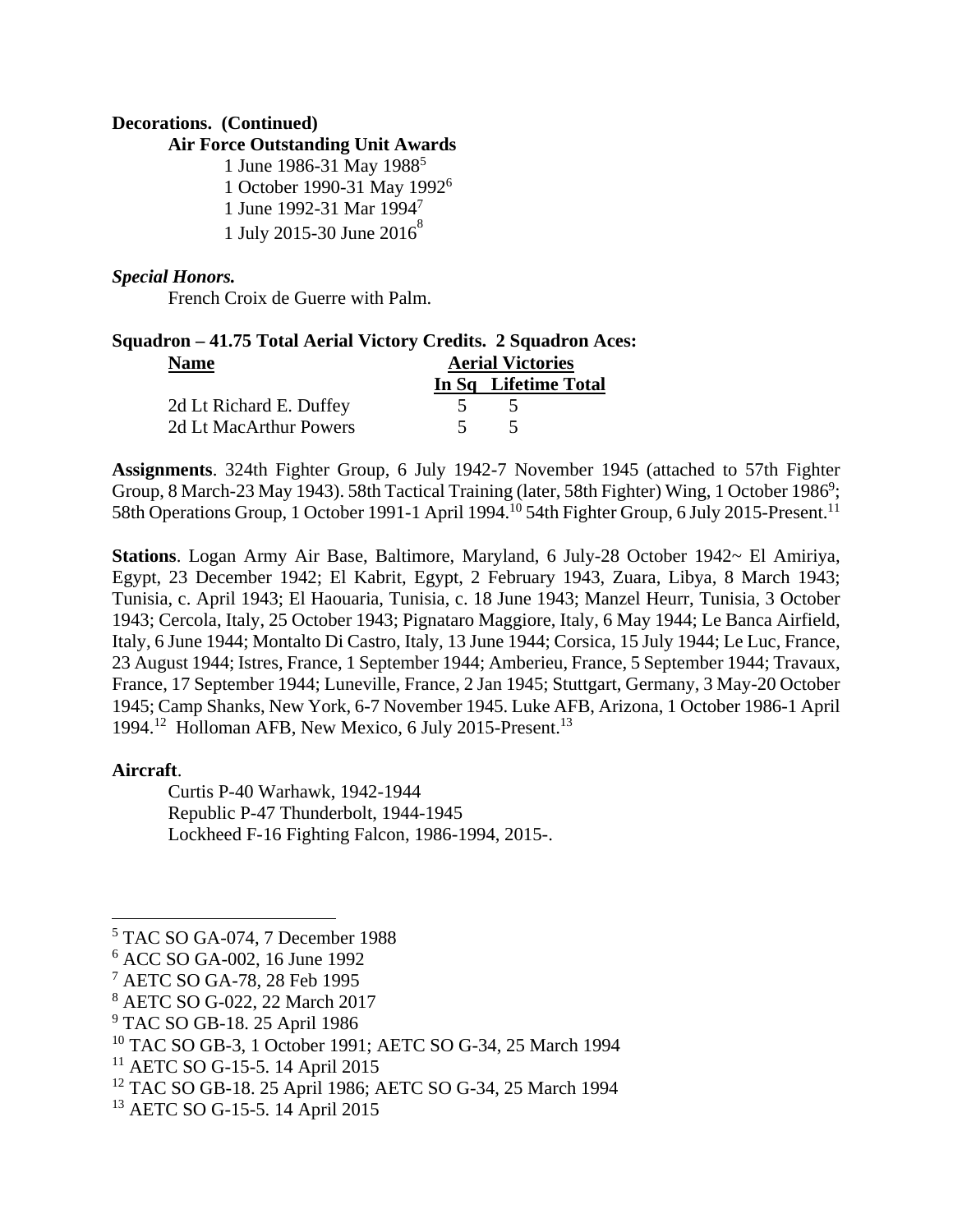**Emblem**. Approved on 8 July 1944. Needs a redraw.

**Blazon.** Over and through a light turquoise Blue disc, border Black, a Yellow-and-Orange, caricatured "warhawk," in flight, diving toward dexter base, wearing Black aviator's helmet and White goggles, while smoking a cigar, proper, leaving White smoke trail to rear, and grasping in the claws and firing an aerial machine gun, proper, with cartridge belt of Yellow and Black shells streaming toward rear, two empty cartridge cases falling to base, all in front of a White lightning bolt burst, shaded on under side Black.

**Significance.** The "warhawk" was created from the nickname given to the type of aircraft flown by the squadron in 1944. The machine gun signifies that the squadron flew fighter aircraft. The bird's grim expression suggests the determination of the squadron's pilots, While the lightning bolt burst portrays the squadron's striking power.

# **Commanders**.

# *314th Fighter Squadron* **[6 July 1942-c. 1 May 1944]**

| 1st Lt (later, Lt Col) Robert F Worley | 6 July 1942                 | [Major General] |
|----------------------------------------|-----------------------------|-----------------|
| Capt (later, Maj) Lester L Krause, Jr. | 10 Feb 1944                 |                 |
| Capt (later, Maj) Bruce E Hunt         | 28 April 1944-c. 1 May 1944 |                 |

# *314th Fighter Squadron, Single Engine* **[c. 1 May 1944-7 November 1945]**

Capt (later, Maj) Bruce E Hunt c. 1 May 1944 Maj (later, Lt Col) Laniel B Rathbun 27 December 1944 Maj Edward J Childers 11 July 1945-Unknown

Capt (later, Maj) James F Kirkendall 10 July 1944 [Major General]

# *314th Fighter Squadron* **[1 October 1986-1 April 1994]**

Unmanned 1-2 October 1986 Lt Col Arthur C. Carlson, III 3 October 1986<sup>14</sup> Lt Col Stephen W. Hanes 9 September 1988<sup>15</sup><br>Lt Col Robert A. Lawyer 16 August 1990<sup>16</sup> Lt Col Robert A. Lawyer Lt Col Ronald D. Woodward 10 August 1992-1 April 1994<sup>17</sup>

Unmanned  $6-13$  July  $2015^{18}$ Lt Col Andrew C. Caggiano 14 July 2015<sup>19</sup> Lt Col Michael D. Clapper 19 May 2017-Present.

<sup>14 832</sup> CSG SO G-1, 1 October 1986

<sup>15 832</sup> MSS SO SO-G-1, 21 October 1988

<sup>16 832</sup> MSS SO SO-G-33, 14 August 1990

<sup>17 58</sup> MSS SO SO-G-73, 7 August 1992; AETC SO G-34, 25 March 1994

<sup>18</sup> AETC SO G-15-5. 14 April 2015

<sup>19 49</sup> WG SO GS 15-022, 9 July 2015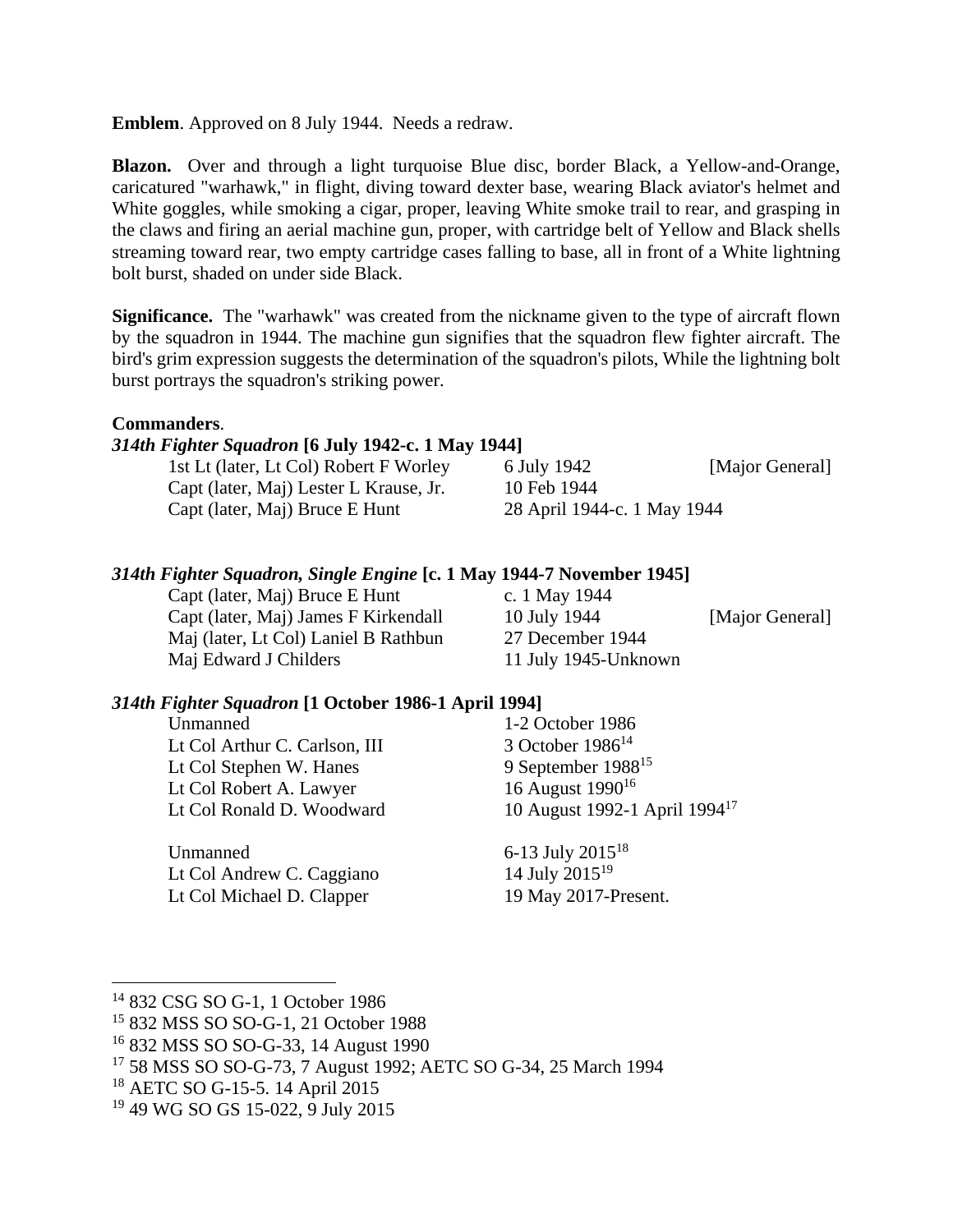#### **Narrative**.

On 24 June 1942, the unit was constituted 314th Fighter Squadron. On 6 July 1942, it activated at Logan Army Air Base, Baltimore, Maryland. Assigned to the 324th Fighter Group, the squadron trained in and flew the Curtis P-40 Warhawk in combat. The squadron departed Logan Army Air Base on 28 October 1942.

On 23 December 1942, it arrived at El Amiriya, Egypt. On 2 February 1943, the unit moved to El Kabrit, Egypt. On 8 March 1943, the squadron moved to Zuara, Libya, and was attached to 57th Fighter Group until 23 May 1943. There it provided air support in North Africa for the British Eighth Army's advance against the German Afrika Korps' Mareth Line. Other squadron operations for the remainder of the Tunisian campaign included armed reconnaissance, counter-air, and bomber escort. Sometime in April 1943 it moved into Tunisia. Around 18 June 1943, the unit moved to El Haouaria, Tunisia. During Operation HUSKY, the invasion of Sicily, the 314th provided fighter cover for the invasion armada and tactical air support fur '-troops once ashore. At the end of the Sicilian campaign the entire group transferred from the Ninth to the Twelfth Air Force. On 3 October 1943, it moved to Manzel Heurr, Tunisia.

On 25 October 1943, the squadron moved to Cercola, Italy. While there, it continued to give close air support to Allied ground forces. During this period the 314th also participated in two experiments in the use of fighter air power. The first experiment involved the development of dive bombing techniques: and the second, called "Horsefly," refined techniques of flying controllers in fighter-bomber operations. During 1944, the squadron converted to the Republic P-47 Thunderbolt. Around 1 May 1944, the unit was redesignated as the 314th Fighter Squadron, Single Engine. On 6 May 1944, the squadron moved to Pignataro Maggiore, Italy. During the month, the squadron and other elements of the 324th Group supported the attack on Monastery Hill near Cassino, Italy. As German forces began to retreat after the fall of Rome in June 1944, the unit turned to the destruction of enemy supply and troop convoys. On 6 June 1944, the 314th moved to Le Banca Airfield, Italy. On 13 June 1944, it moved to Montalto Di Castro, Italy.

On 15 July 1944, the squadron moved to the island of Corsica. From an airfield near Ghisonaccia, Corsica, the unit flew dive bombing missions in northern Italy, armed reconnaissance sweeps over southern France, patrols along the Italian and southern French coasts, and escorted medium bombers of the Twelfth Air Force. In preparation for the Allied invasion of Southern France, the 314th concentrated on destroying enemy radar installations on the French Riviera. On D-Day of Operation Dragoon, 15 August 1944, the squadron maintained fighter cover over the invasion area and destroyed several German strong points. On 23 August 1944, the squadron moved to Le Luc, in southern France, to better support the offensive. On 1 September 1944, the unit moved to Istres, France, and four days later to Amberieu, France. Twelve days after that, the squadron moved again to Travaux, France. On 2 Jan 1945, the unit moved to Luneville, in northern France. From early January to late February the unit flew close support missions and interdiction attacks against enemy units in the Ardennes salient. The squadron returned to regular ground support duties in March 1945 as the Seventh Army began its final offensive. On 14 April 1945, while destroying German communication and rail systems, the squadron engaged German jets for the first time and shot down at least one. On 3 May 1945, the flight echelon moved to Stuttgart, Germany, however, the ground crews did not reach the new station until V-E Day, 8 May 1945. It remained there until 20 October 1945, when it left to return to the United States. On 6 November 1945, the squadron